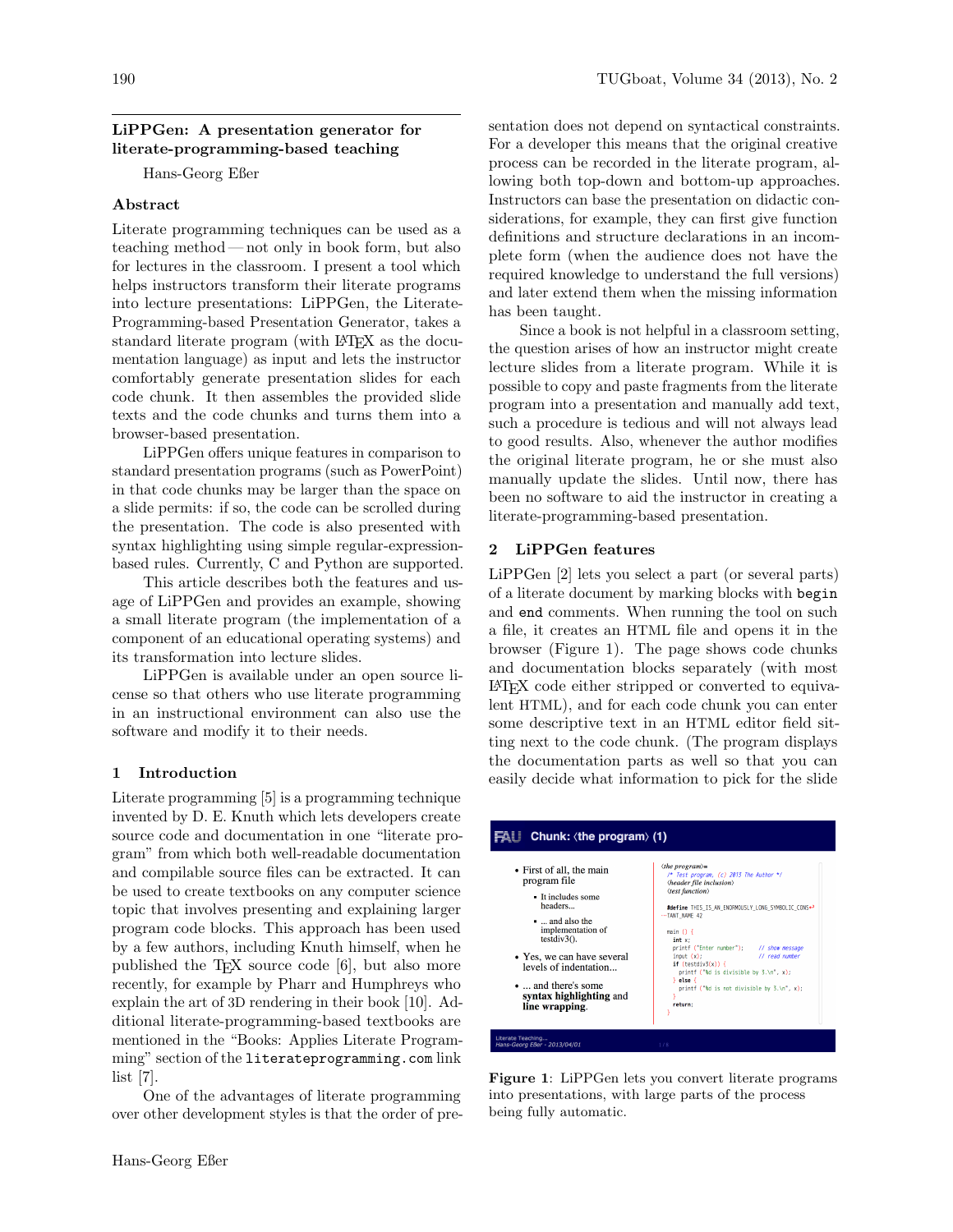content.) The editor allows for simple markup, such as enumerations, bullet lists, bold, and italics.

When you've entered all the information, you can send the data back to the program (it supplies a simple HTTP server for just this purpose), and then LiPPGen creates an HTML presentation file with the code chunks and your added input. Finally it opens the new presentation in the browser.

Additional features are:

- You can repeat the editing process several times; data entered in a preceding program run remains available.
- The presentation shows chunk names in a way that is similar to the formatting in a traditional literate program (e.g.,  $\langle name \rangle$ ), both for the definition (as in  $\langle name \rangle \equiv \ldots$  and  $\langle name \rangle + \equiv \ldots$  ) as well as for occurrences in other code chunks.
- LiPPGen recognizes repeated (i.e., continuing) definitions of code chunks. The first one is always shown as  $\langle name \rangle \equiv$ , whereas the following ones use  $\langle name \rangle+=$ . Also, the chunk names are used as slide titles, and if a chunk occurs on several slides, LiPPGen increments a counter.
- Simple syntax highlighting (via regular expressions) is available for C and Python source code, so there's a bit of pretty printing. You can easily extend this to other languages.
- As part of the syntax highlighting LiPPGen also breaks code lines which are too long. The continuation is shown via an arrow character at the end (similar to the display in the XEmacs editor) and there are dots at the beginning of the following line. That way it is clear where a line begins and ends, without a need to introduce line numbers.
- When you give the presentation, you can scroll code chunks up and down using the cursor keys (for code chunks which are longer than the slide permits). Each code chunk "remembers" the current scrolling position, so when you later return to a slide, the display of the code chunk is as it was when you last left the slide.

#### 3 Implementation

When attempting to convert a document which is basically in LATEX syntax— though in its extended Literate Programming form — the natural choice for slide creation would be to stick with LAT<sub>EX</sub> and use one of the available LATEX document classes for presentations, such as beamer [\[13\]](#page-4-0). However, the end result of any approach using LAT<sub>EX</sub> will be a PDF document, and such documents are static.

In contrast, HTML allows elements on a page to be scrollable, and this feature comes in handy when we want to show code which exceeds the available space on a slide.

#### 3.1 Recycling: Use what's there

Classically, open source developers are too lazy to reinvent the wheel, and so at the beginning I checked for available tools which might be able to reduce my own development efforts. I found two very helpful programs:

• The "Simple Standards-based Slide Show System" (S5) contains CSS files which let users create complete presentations in single HTML files [\[8\]](#page-3-5). Adding a slide is as simple as writing

<div class="slide"> <h1>Slide Title</h1> ...

</div>

in the source file, and bullet items need no more than standard HTML lists  $(xul>- ...$  $\langle \text{ul}\rangle$ .

A LiPPGen presentation looks a lot like a standard S5 presentation, except for the added literate programming bits.

• The "NicEdit Inline Content Editor" [\[4\]](#page-3-6) is a JavaScript program that provides an HTML editor which can be embedded in HTML pages. It is customizable, and for LiPPGen I've disabled most of the available buttons, since they are not needed.

## 3.2 The power of Python

Python comes with several useful libraries and allows the on-the-fly implementation of a simple web server. (This is true for many other script languages, but I know Python best — the simple reason for choosing it.) We need one for accepting the user's input on the web form, and Python's socket module let me integrate the web server into the program.

The complete lippgen script is only about 700 lines long, and these few lines of code handle parsing the literate program document, generating the HTML form, accepting the user input, and assembling the final HTML files with syntax highlighting, line breaking and other stuff.

#### 3.3 Some JavaScript as well

In order to allow scrolling of the code chunks, I had to slightly modify the JavaScript code that is part of the S5 system. In brief, I've given HTML names to all code chunks and changed the key-press event code so that [Cursor up] and [Cursor down] scroll the currently displayed code chunk up and down.

I also modified S5's default/pretty.css file so that the standard font for listings  $(\texttt{tt})$  is  $M+ 1m$  [\[9\]](#page-3-7)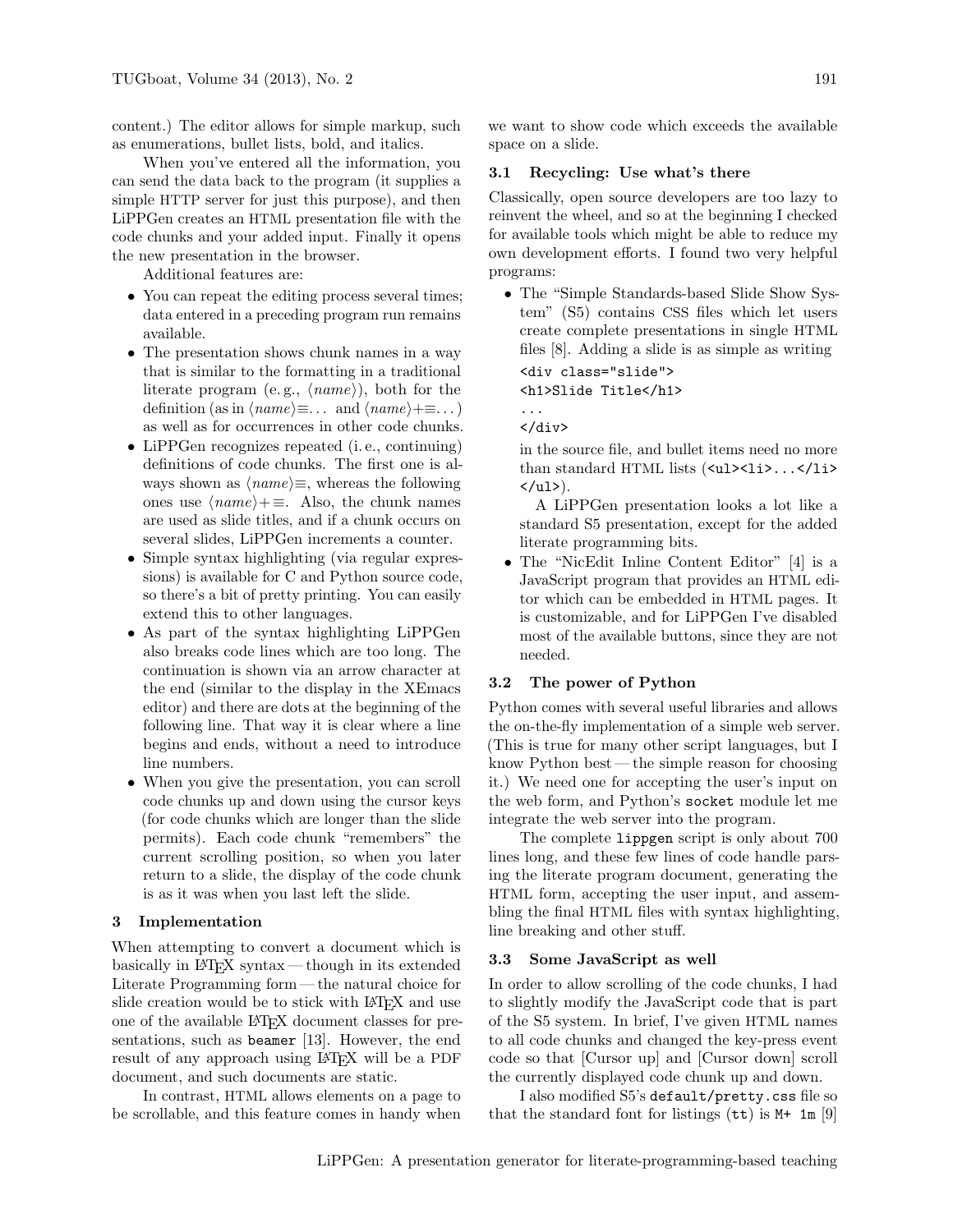since this font runs narrower than the standard Courier type fonts.

# 4 LiPPGen tutorial

To try out LiPPGen yourself, download the software and install it; then pick a sample literate program and use lippgen. We'll describe the process here.

# 4.1 Installing LiPPGen

Do the following to install the program:

1. Unpack the archive and copy the lippgen and lippgen-sanitize files to some directory in your path (e. g., /usr/bin/ or ~/bin). Create /usr/share/lippgen/ and recursively copy the lippgen.d/ directory into that new directory. If you cannot write in /usr/share you can pick some other location but will then have to modify the assignment

```
LIPPGEN_D = \"/usr/share/lippgen/lippgen.d"
```
in the lippgen script.

2. Check if the pre-configured port number 12349 of lippgen is free on your machine— if not, change it to something else in the line

PORT = 12349

Modify the command which opens a URL in a web browser; it is currently set to

BROWSER\_COMMAND = \ "open %s -a \"Google Chrome\""

which works on a Mac with Google Chrome installed. For Firefox on a Linux machine the proper command would be

```
BROWSER_COMMAND = "firefox -new-tab %s"
```
# 4.2 Using LiPPGen

Assume you have a literate program in a file named example.nw (which is the standard file extension if you use noweb). Any other extension except .html is fine as well.

1. Mark the relevant part(s) of the literate programming source file by inserting two lines

%%% BEGIN LITERATE TEACHING %%%

and

%%% END LITERATE TEACHING %%%

(without any leading spaces) around each part that is to be included in the slides. (You can omit the last end marker; in that case LiPP-Gen will go on processing until the end of the document.)

2. Run ./lippgen on the file, e. g. by issuing the command ./lippgen example.nw; this produces a file example.form.html and opens it in the preconfigured browser.

The default language for syntax highlighting is C. If you want Python instead, use Python as a second argument to lippgen. If you use a different language, modify the program.

- 3. In the browser, fill in the text input boxes next to the code chunks. You can leave input boxes empty if you want to create slides that only have code on them. Click Send at the end of the page.
- 4. Submitting will transfer the input boxes' contents to the program's built-in server, where the processing continues. Your entries in the fields will also be saved in example.lip so that it will be reused if you run lippgen on the same file again (the input boxes will already be filled with the entries from the last time). This step creates the final presentation file example.html and opens it in the browser.
- 5. Check the resulting slides and make changes if necessary (going back to step 3).
- 6. Give the lecture.

## 4.3 Generating extra pages

It's also possible to create extra presentation pages without code, but LiPPGen has no way of knowing that in advance. After you've initially created the HTML slides, you can edit the HTML file and insert

<div class="slide"> <h1>Slide Title</h1>  $\langle$ ul>  $\langle$ li>... $\langle$ /li>  $\langle$ li>... $\langle$ /li> ...  $\langle$ /ul>

</div> blocks between other div elements of class slide. This will disrupt the enumeration of slides (and as a consequence scrolling will not work in slides after

the first manually included one). Thus, for postprocessing of a manually modified HTML file, there's an extra tool called lippgen-sanitize that will renumber the slides.

However, modifying the HTML file this way still makes it harder to keep the original literate program and the presentation in sync; when your regenerate the slides with lippgen, you lose the slides which you have added manually. Future versions of LiPPGen may improve this procedure.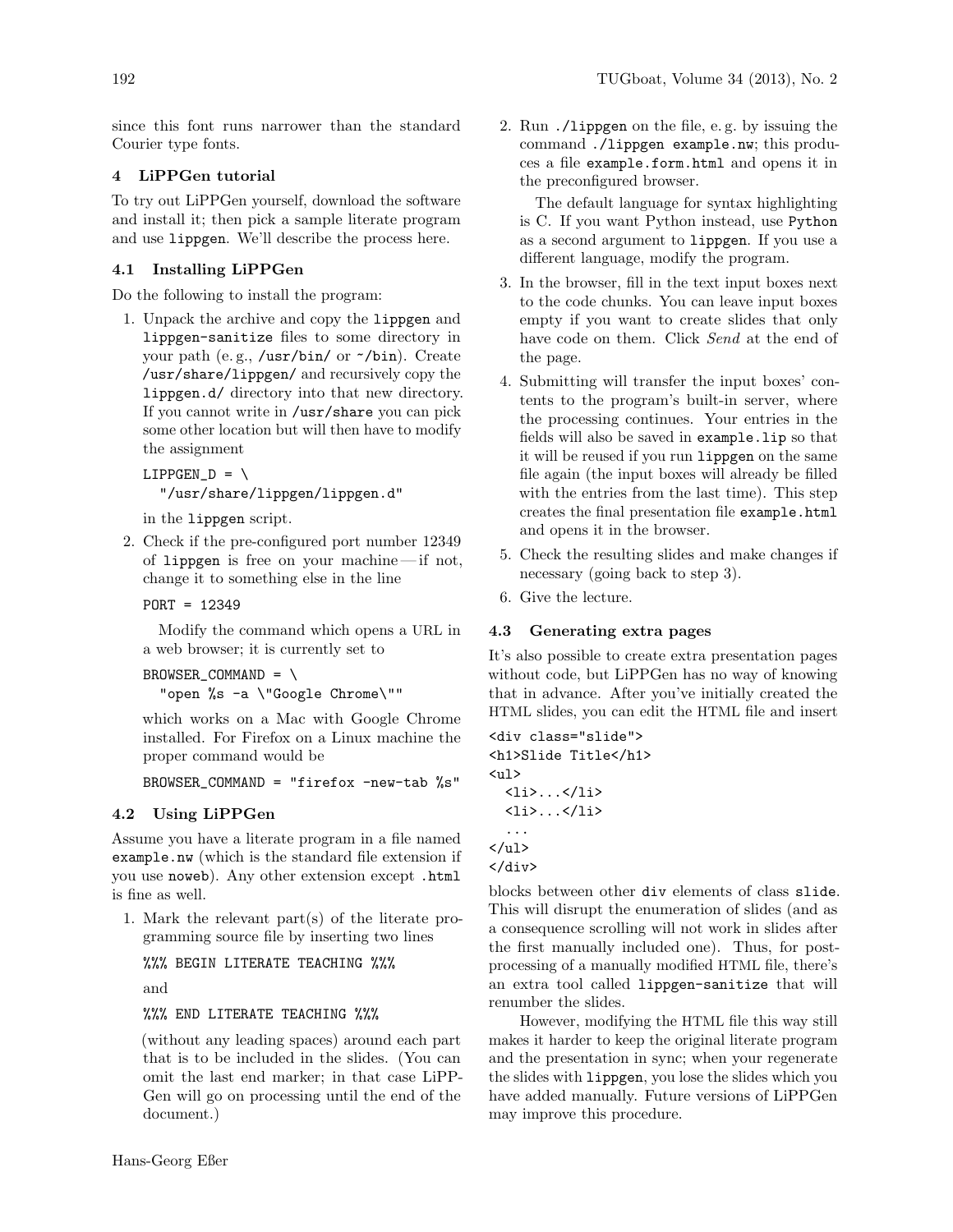## 4.4 Adding keywords

Currently syntax highlighting knows only a few keywords which typically occur in C or Python programs. They are registered in the C\_KEYWORDS and P\_KEYWORDS variables, e. g.

```
C_KEYWORDS = ["uint ", "int ", "char ",
 "#define", "typedef", "struct", "return",
 "#include", "if ", "else "]
```
If you want to add your own keywords to the list (so that LiPPGen will highlight them), just append them to the appropriate variable.

A future version of LiPPGen might use the highlight program [\[12\]](#page-4-1), or similar, to provide better highlighting.

#### 4.5 Publishing a LiPPGen presentation

If you want to publish a LiPPGen presentation on a website, you will need to copy the HTML file and the automatically generated lippgen.d subdirectory to the web server. All files in that subdirectory are referenced via relative "lippgen.d/..." URLs, so the file should display properly without further ado.

# 5 An example

I've developed LiPPGen as part of my Ph.D. research which mainly consists of implementing Ulix [\[3\]](#page-3-8), a new Unix-like operating system using literate programming. To test whether the literate programming approach is helpful in an operating systems class, I'm going to convert parts of the literate program into slides and use them during lectures; that first real-world test is scheduled for the winter term 2013/14 when I'll be giving a course called "Implementing Operating Systems with Literate Programming" at Nuremberg University of Applied Sciences (TH Nürnberg). When the course starts, slides will be available from the course website [\[1\]](#page-3-9).

Figure [2](#page-4-2) shows an excerpt from the signal handling chapter of the unpublished Ulix code which implements the kill system call. That part of the book contains four code chunks, and LiPPGen will convert them into four slides which may then be described.

When calling lippgen, a browser window displays the generated HTML form, as shown in Figure [3.](#page-5-0) You can then enter the slide contents and also provide metadata for the title slide (title, author, and organization). After clicking the Send button, the browser opens the final presentation file, shown in Figure [4.](#page-5-1)

#### 6 License

The licensing for LiPPGen may look a little irritating, but since I've used other components, I need to

follow their licenses. Thus, the modified S5 code is in the public domain, the NicEdit component is available under the MIT license, and the Python script lippgen is GPLv2-licensed.

To summarize this, you're basically free to do whatever you like with the package. If you modify and re-publish LiPPGen, you just have to be aware of the third party code's licenses.

#### 7 Future work

I've also looked into the alternative presentation tool Prezi [\[11\]](#page-4-3) which allows zooming into and out of presentation parts. There, the presentation is basically a big mind map.

Since using code chunks is somewhat similar to the Prezi approach, it would be interesting to have a tool which allows quick replacement of a chunk name with the chunk content (when clicking it).

I'm also planning to experiment with the abovementioned highlight program [\[12\]](#page-4-1) since it makes no sense to invest time into developing a separate highlighting engine when similar code is available.

#### References

- <span id="page-3-9"></span>[1] Hans-Georg Eßer. Implementing Operating Systems With Literate Programming. Lecture slides, Nuremberg University of Applied Sciences, Winter term 2013/14. <http://ohm.hgesser.de/be-ws2013/>.
- <span id="page-3-4"></span>[2] Hans-Georg Eßer. LiPPGen. <http://hgesser.de/software/lippgen/>.
- <span id="page-3-8"></span>[3] Felix Freiling and Hans-Georg Eßer. ULIX. <http://www.ulixos.org/>.
- <span id="page-3-6"></span>[4] Brian Kirchoff. NicEdit Inline Content Editor, 2008. <http://nicedit.com/>.
- <span id="page-3-0"></span>[5] Donald E. Knuth. Literate Programming. The Computer Journal, 27(2):97–111, 1984.
- <span id="page-3-1"></span>[6] Donald E. Knuth.  $T_F X$ : The Program. Addison Wesley Publishing Company, 1986.
- <span id="page-3-3"></span>[7] Literate programming link list. [http://www.](http://www.literateprogramming.com/links.html) [literateprogramming.com/links.html](http://www.literateprogramming.com/links.html).
- <span id="page-3-5"></span>[8] Eric A. Meyer. S5: A Simple Standards-Based Slide Show System. [http://meyerweb.com/](http://meyerweb.com/eric/tools/s5/) [eric/tools/s5/](http://meyerweb.com/eric/tools/s5/).
- <span id="page-3-7"></span>[9] Coji Morishita. M+ 1M font. [http://mplus-fonts.sourceforge.jp/](http://mplus-fonts.sourceforge.jp/mplus-outline-fonts/design/index-en.html) [mplus-outline-fonts/design/index-en.](http://mplus-fonts.sourceforge.jp/mplus-outline-fonts/design/index-en.html) [html](http://mplus-fonts.sourceforge.jp/mplus-outline-fonts/design/index-en.html).
- <span id="page-3-2"></span>[10] Matt Pharr and Greg Humphreys. Physically Based Rendering, Second Edition: From Theory To Implementation. Morgan Kaufmann Publishers Inc., San Francisco, CA, USA, 2010.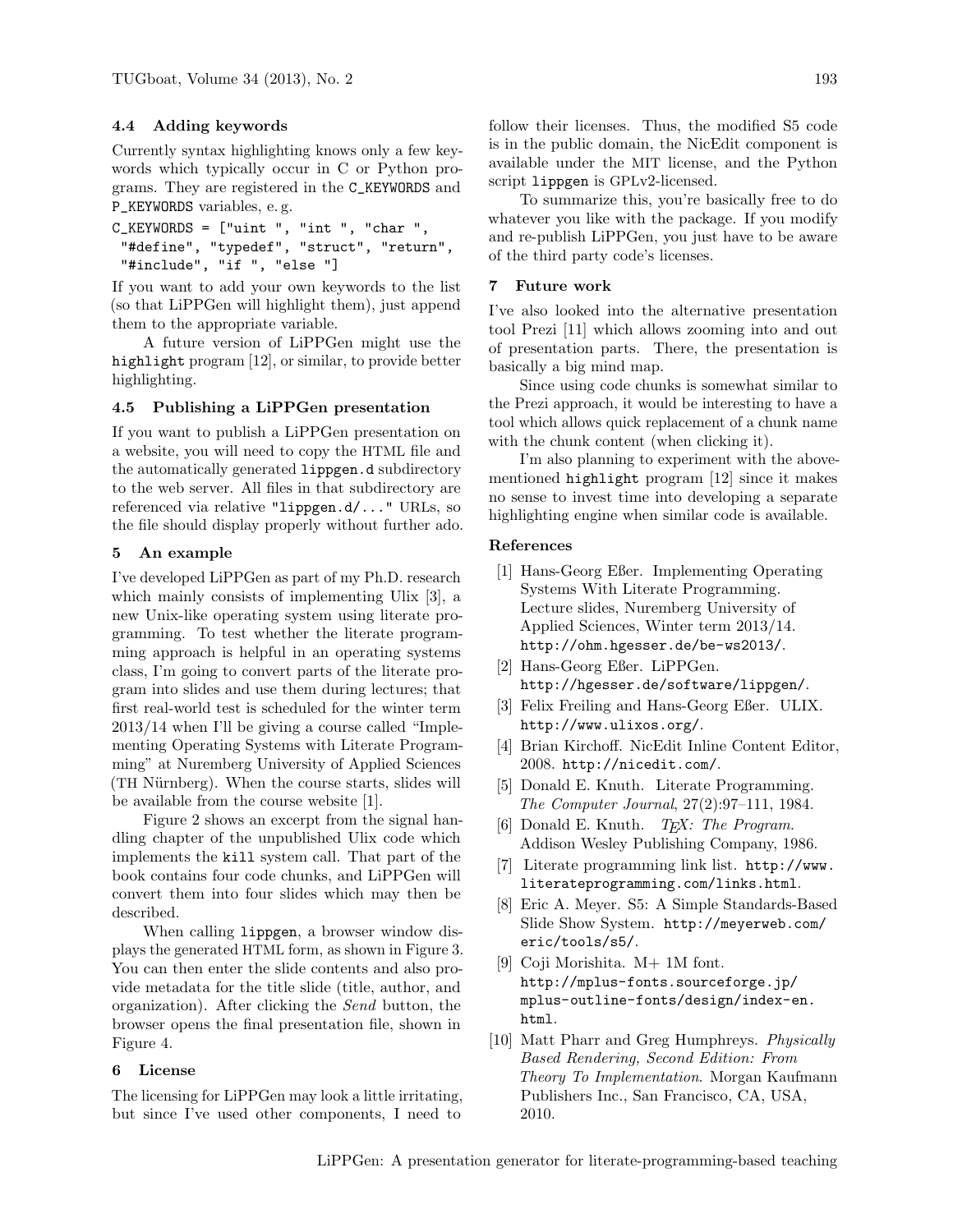- <span id="page-4-3"></span>[11] Prezi website. <http://prezi.com/>.
- <span id="page-4-1"></span>[12] Andre Simon. Highlight Manual. [http://](http://www.andre-simon.de/doku/highlight/en/highlight.html) [www.andre-simon.de/doku/highlight/en/](http://www.andre-simon.de/doku/highlight/en/highlight.html) [highlight.html](http://www.andre-simon.de/doku/highlight/en/highlight.html).
- <span id="page-4-0"></span>[13] Till Tantau et al. Beamer document class for L<sup>A</sup>TEX. <http://ctan.org/pkg/beamer>.

```
 Hans-Georg Eßer
  Univ. Erlangen-Nürnberg
  Lehrstuhl 1 für Informatik
  Martensstraße 3
  D-91058 Erlangen, Germany
 h.g.esser (at) cs dot fau dot de
 http://hgesser.de/
```

```
323a \quad (kernel\,\, 59b) + \equiv (61a) \triangleleft 322c \ 327avoid kill (int pid, int signo);
        Uses kill.
          Note that we do no checking in this function, kill can be called by the kernel itself (which
        may send any signal to any process), but it cannot be called directly by a process. Sending
        by a process requires using a system call, and the system call handler will check whether the
        process is allowed to send the signal to the target process before calling kill.
          It is also classical for a process to send a signal to itself; that is what the raise function
        does. We will not implement it specifically inside the kernel, but in the user mode library:
        raise(sig) is the same as kill(getpid(), sig).
          Here's the code for the system call handler:
323b \langle \text{initialize \, sys} \text{ calls } 94c \rangle + \equiv (64a) \triangleleft 313binsert_syscall (__NR_kill, syscall_kill);
        Uses insert_syscall and syscall_kill.
323c \langle \textit{syscall functions } 93c \rangle + \equiv (86d) \triangleleft 100fvoid syscall_kill (struct regs *r) {
            // ebx: pid of child to send a s signal
            // ecx: signal number
            int ok, retval;
            int target_pid = r->ebx;
            int signo = r->ecx;
            \langle check\ if\ current\ process\ may\ send\ a\ signal\ 323d\rangleif (ok) {
              kill (target_pid, signo);
              retval = 0;} else
               retval = -1;
            r->eax = retval;
            \langle run \; scheduler \; if \; this \; was \; a \; raise \; operation \; 324 \ranglereturn;
          };
        Uses kill and syscall kill.
          We only allow sending a signal if either the sender's owner has user ID 0 or if sender and
        recipient have the same owner:
323d \langle check\ if\ current\ process\ may\ send\ a\ signal\ 323d\rangle \equiv (323c)
          // TO DO!
```
<span id="page-4-2"></span>Figure 2: This excerpt from the literate program "Ulix" contains four code chunks.